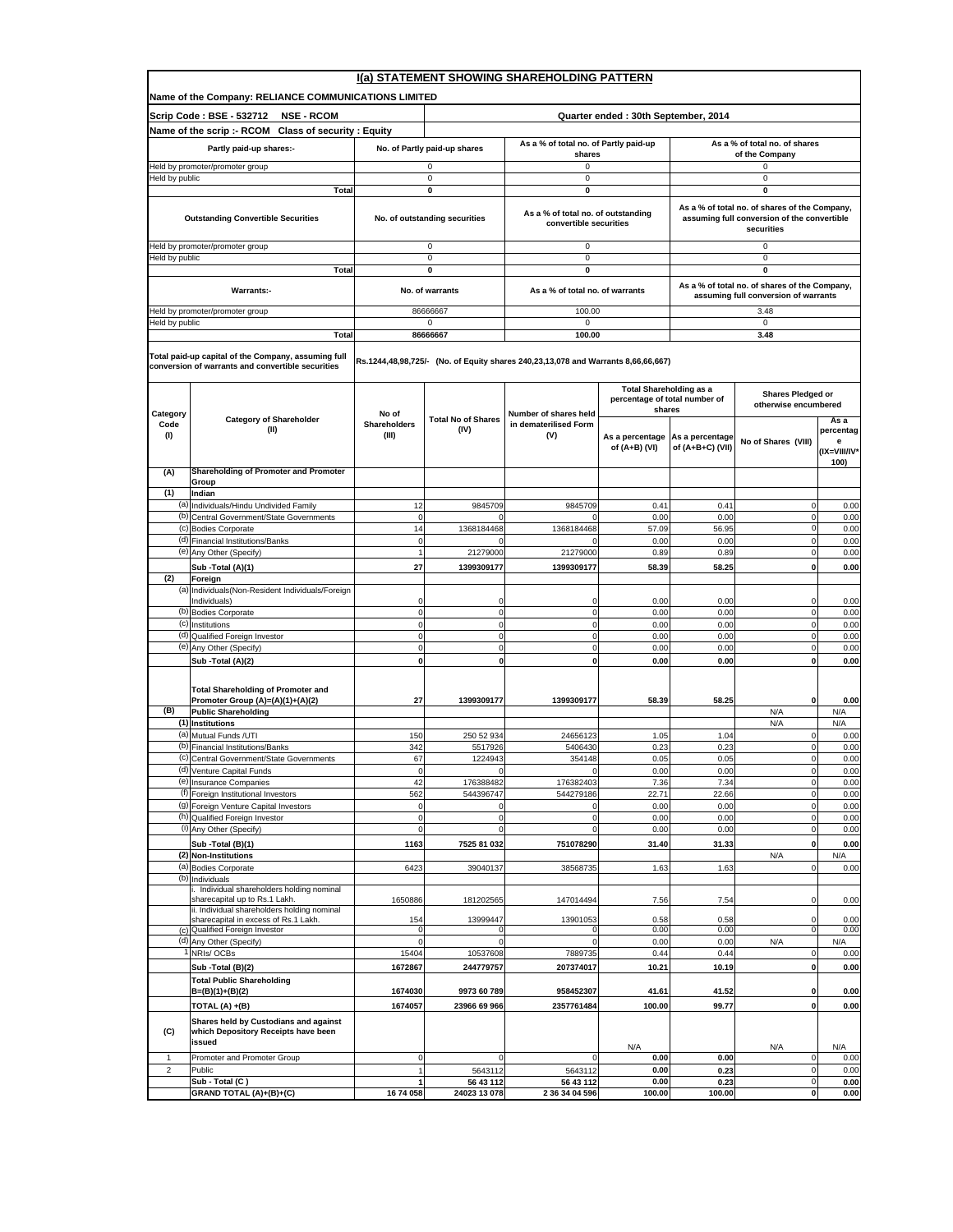## (SHAREHOLDING PATTERN- 30.09.2014)

#### **I(b) Statement showing holding of securities (including shares, warrants, convertible securities) of persons belonging to the category "Promoter and Promoter Group"**

|              |                                                                                                                                    | Details of shares held      |                                                |                          | Encumbered shares (*)    |                                                                                        | <b>Details of warrants</b>        |                                                                    |                                 | Details of convertible                                                                              | <b>Total shares (including</b>                                                                                                          |
|--------------|------------------------------------------------------------------------------------------------------------------------------------|-----------------------------|------------------------------------------------|--------------------------|--------------------------|----------------------------------------------------------------------------------------|-----------------------------------|--------------------------------------------------------------------|---------------------------------|-----------------------------------------------------------------------------------------------------|-----------------------------------------------------------------------------------------------------------------------------------------|
| Sr No<br>(1) | Name of the shareholder<br>(II)                                                                                                    | No. of Shares held<br>(III) | As a % of grand<br>Total $(A)+(B)+(C)$<br>(IV) | No.<br>(V)               | (VI)=(V)/(III)*100       | As a % of grand<br>As a percentage total (A)+(B)+(C) of<br>sub-clause (I)(a )<br>(VII) | Number of<br>warrants held (VIII) | As a % total<br>number of<br>warrants of the<br>same class<br>(IX) | Number of<br>convertible<br>(X) | As a % total<br>number of<br>convertible<br>securities held securities of the<br>same class<br>(XI) | underlying shares assuming<br>full conversion of warrants<br>and convertible securities)<br>as a % of diluted share<br>capital<br>(XII) |
|              | Telecom Infrastructure Finance Private Limited                                                                                     |                             | 0.00                                           |                          | $\overline{\phantom{a}}$ | 0.00                                                                                   | 86666667                          | 100.00                                                             | $\overline{\phantom{a}}$        | 0.00                                                                                                | 3.48                                                                                                                                    |
|              | Reliance Communications Enterprises Private Limited<br>(Formerly known as AAA Communication Private<br>2 Limited)                  | 72 31 10 172                | 30.10                                          |                          |                          | 0.00                                                                                   |                                   | 0.00                                                               |                                 | 0.00                                                                                                | 29.05                                                                                                                                   |
|              | Reliance Wind Turbine Installators Industries Private<br>Limited (Formerly known as AAA Industries Private<br>3 Limited)           | 30 00 00 000                | 12.49                                          |                          | $\overline{\phantom{a}}$ | 0.00                                                                                   |                                   | 0.00                                                               | $\sim$                          | 0.00                                                                                                | 12.05                                                                                                                                   |
|              | Reliance Ornatus Enterprises and Ventures Private<br>Limited (Formerly known as ADA Enterprises and<br>4 Ventures Private Limited) | 30 00 00 000                | 12.49                                          |                          |                          | 0.00                                                                                   |                                   | 0.00                                                               |                                 | 0.00                                                                                                | 12.05                                                                                                                                   |
|              | 5 Shri Jai Anmol A. Ambani                                                                                                         | 16 69 759                   | 0.07                                           |                          | $\overline{\phantom{a}}$ | 0.00                                                                                   | $\overline{\phantom{a}}$          | 0.00                                                               | $\overline{\phantom{a}}$        | 0.00                                                                                                | 0.07                                                                                                                                    |
|              | 6 Shri Jai Anshul A. Ambani                                                                                                        | 100                         | 0.00                                           | $\overline{\phantom{a}}$ | $\sim$                   | 0.00                                                                                   | $\overline{\phantom{a}}$          | 0.00                                                               | $\overline{\phantom{a}}$        | 0.00                                                                                                | 0.00                                                                                                                                    |
|              | Reliance ADA Group Trustees Private Limited -<br>7 Trustees of RCOM ESOS Trust (**)                                                | 2 12 79 000                 | 0.89                                           |                          | ٠                        | 0.00                                                                                   | $\blacksquare$                    | 0.00                                                               |                                 | 0.00                                                                                                | 0.85                                                                                                                                    |
|              | 8 Reliance Capital Limited                                                                                                         | 2 96 95 295                 | 1.24                                           | ٠                        | $\sim$                   | 0.00                                                                                   | $\overline{\phantom{a}}$          | 0.00                                                               | $\overline{\phantom{a}}$        | 0.00                                                                                                | 1.19                                                                                                                                    |
|              | 9 Shreeji Comtrade LLP                                                                                                             | 15 00 000                   | 0.06                                           |                          | $\overline{a}$           | 0.00                                                                                   | $\overline{a}$                    | 0.00                                                               | $\overline{\phantom{a}}$        | 0.00                                                                                                | 0.06                                                                                                                                    |
|              | 10 Shrikrishna Tradecom LLP                                                                                                        | 15 00 000                   | 0.06                                           |                          | $\overline{\phantom{a}}$ | 0.00                                                                                   | $\blacksquare$                    | 0.00                                                               | $\overline{\phantom{a}}$        | 0.00                                                                                                | 0.06                                                                                                                                    |
|              | 1 Reliance Innoventures Private Limited                                                                                            | 1 23 79 001                 | 0.52                                           | $\blacksquare$           | $\overline{\phantom{a}}$ | 0.00                                                                                   | $\blacksquare$                    | 0.00                                                               | $\overline{\phantom{a}}$        | 0.00                                                                                                | 0.50                                                                                                                                    |
|              | 12 Shri Anil D. Ambani                                                                                                             | 18 59 171                   | 0.08                                           | $\overline{\phantom{a}}$ | ٠                        | 0.00                                                                                   | $\overline{\phantom{a}}$          | 0.00                                                               | $\overline{\phantom{a}}$        | 0.00                                                                                                | 0.07                                                                                                                                    |
|              | 13 Smt. Kokila D. Ambani                                                                                                           | 46 65 847                   | 0.19                                           |                          | $\overline{\phantom{a}}$ | 0.00                                                                                   | $\overline{\phantom{a}}$          | 0.00                                                               | $\overline{\phantom{a}}$        | 0.00                                                                                                | 0.19                                                                                                                                    |
|              | 4 Smt. Tina A. Ambani                                                                                                              | 16 50 832                   | 0.07                                           |                          | $\overline{\phantom{a}}$ | 0.00                                                                                   | $\blacksquare$                    | 0.00                                                               | $\overline{\phantom{a}}$        | 0.00                                                                                                | 0.07                                                                                                                                    |
|              | <b>TOTAL</b>                                                                                                                       | 1 39 93 09 177              | 58.25                                          | $\mathbf{0}$             | 0.00                     | 0.00                                                                                   | 86666667                          | 100.00                                                             |                                 | 0.00                                                                                                | 59.70                                                                                                                                   |

(\*) The term "encumbrance" has the same meaning as assigned to it in regulatiion 28(3) of the SAST Regulations, 2011.

(\*\*) Holding of Promoter(s) include 2,12,79,000 (0.89%) equity shares of the Company held by Reliance ADA Group Trustees Private Limited in its capacity as the Trustees for and on behalf of RCOM ESOS Trust. The same has be Deemed to be acting in Consert'', only as a matter of abudant caution.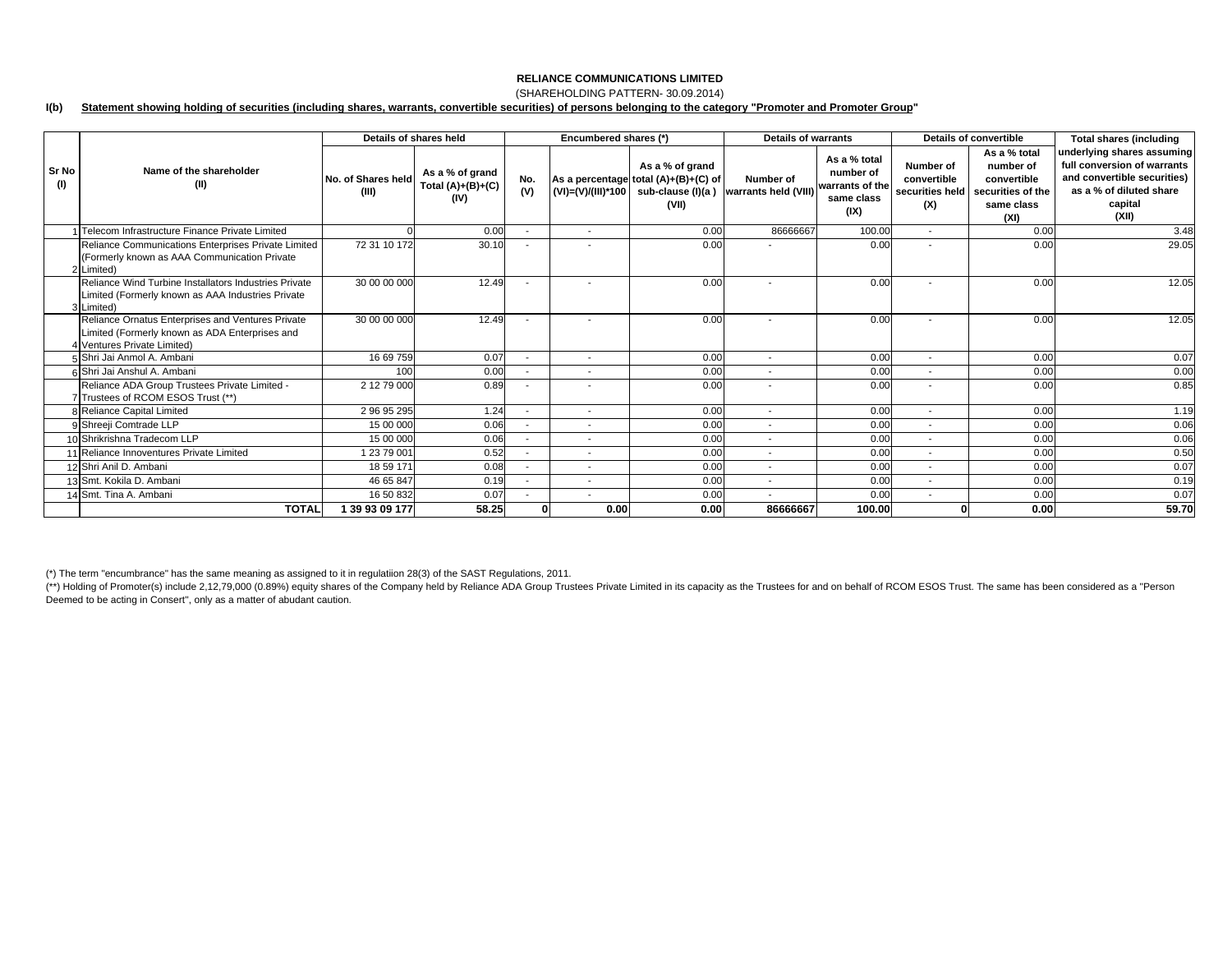(SHAREHOLDING PATTERN - 30.09.2014)

#### **I(c)(i) Statement showing holding of securities (including shares, warrants, convertible securities) of persons belonging to the category "Public" and holding more than 1% of the total number of**

|--|

|       |                                                   | Shares as a percentage of |                                                                                                               |                            | <b>Details of Warrants</b>                                 |                                             | <b>Details of Convertible securities</b>                                | <b>Total shares (including</b>                                                                                              |  |
|-------|---------------------------------------------------|---------------------------|---------------------------------------------------------------------------------------------------------------|----------------------------|------------------------------------------------------------|---------------------------------------------|-------------------------------------------------------------------------|-----------------------------------------------------------------------------------------------------------------------------|--|
| Sr No | Name of the shareholder                           | No of shares<br>held      | total number of<br>shares{i.e.,Grand Total<br>$(A)+(B)+(C)$ indicated in<br>statement at para(I)(a)<br>above} | Number of<br>warrants held | As a % of total<br>number of warrants<br>of the same class | Number of<br>convertible<br>securities held | % w.r.t. total number of<br>convertible securities of<br>the same class | underlying shares assuming full<br>conversion of warrants and<br>convertible securities) as a % of<br>diluted share capital |  |
|       | Life Insurance Corporation Of India               | 164690275                 | 6.86                                                                                                          |                            |                                                            | o                                           |                                                                         | 6.62                                                                                                                        |  |
|       | 2 Europacific Growth Fund                         | 91597000                  | 3.81                                                                                                          |                            |                                                            |                                             |                                                                         | 3.68                                                                                                                        |  |
|       | 3 New World Fund Inc                              | 66451096                  | 2.77                                                                                                          |                            |                                                            | 0                                           |                                                                         | 2.67                                                                                                                        |  |
|       | 4 Clsa (Mauritius) Limited                        | 42285000                  | 1.76                                                                                                          |                            |                                                            |                                             |                                                                         | 1.70                                                                                                                        |  |
|       | 5 Vanguard Funds                                  | 27874848                  | 1.16                                                                                                          |                            |                                                            | 0                                           |                                                                         | 1.12                                                                                                                        |  |
|       | 6 Blackrock Funds                                 | 26076290                  | 1.09                                                                                                          |                            |                                                            | 0                                           |                                                                         | 1.05                                                                                                                        |  |
|       | 7 Ontario Teachers' Pension Plan Board-Np3A - All | 25000000                  | 1.04                                                                                                          |                            |                                                            | 0                                           |                                                                         | 1.00                                                                                                                        |  |
|       | 8 American Funds Insurance Series New World Fund  | 24057631                  | 1.00                                                                                                          |                            |                                                            | 0                                           |                                                                         | 0.97                                                                                                                        |  |
|       | <b>TOTAL</b>                                      | 468032140                 | 19.48                                                                                                         |                            |                                                            |                                             |                                                                         | 18.80                                                                                                                       |  |

## **I(c)(ii) Statement showing holding of securities (including shares, warrants, convertible securities) of persons (together with PAC) belonging to the category "Public" and holding more than 5% of the total number of shares of the Company.**

| Sr No | Name(s) of the shareholder(s) and the Persons<br>Acting in Concert (PAC) with them | No of shares | Shares as a percentage of                             | <b>Details of Warrants</b> |                                         |                                | <b>Details of Convertible securities</b>    | Total shares (including                                       |
|-------|------------------------------------------------------------------------------------|--------------|-------------------------------------------------------|----------------------------|-----------------------------------------|--------------------------------|---------------------------------------------|---------------------------------------------------------------|
|       |                                                                                    |              | total number of<br>shares{i.e.,Grand Total            | Number of                  | As a % of total                         | Number of                      | % w.r.t. total number of                    | underlying shares assuming full<br>conversion of warrants and |
|       |                                                                                    |              | $(A)+(B)+(C)$ indicated in<br>statement at para(I)(a) | warrants                   | number of warrants<br>of the same class | convertible<br>securities held | convertible securities of<br>the same class | convertible securities) as a % of                             |
|       |                                                                                    |              |                                                       |                            |                                         |                                |                                             | diluted share capital                                         |
|       | 1 Life Insurance Corporation of India                                              | 164690275    | 6.86                                                  |                            |                                         |                                |                                             | 6.62                                                          |
|       | <b>TOTAL</b>                                                                       | 164690275    | 6.86                                                  |                            |                                         |                                |                                             | 6.62                                                          |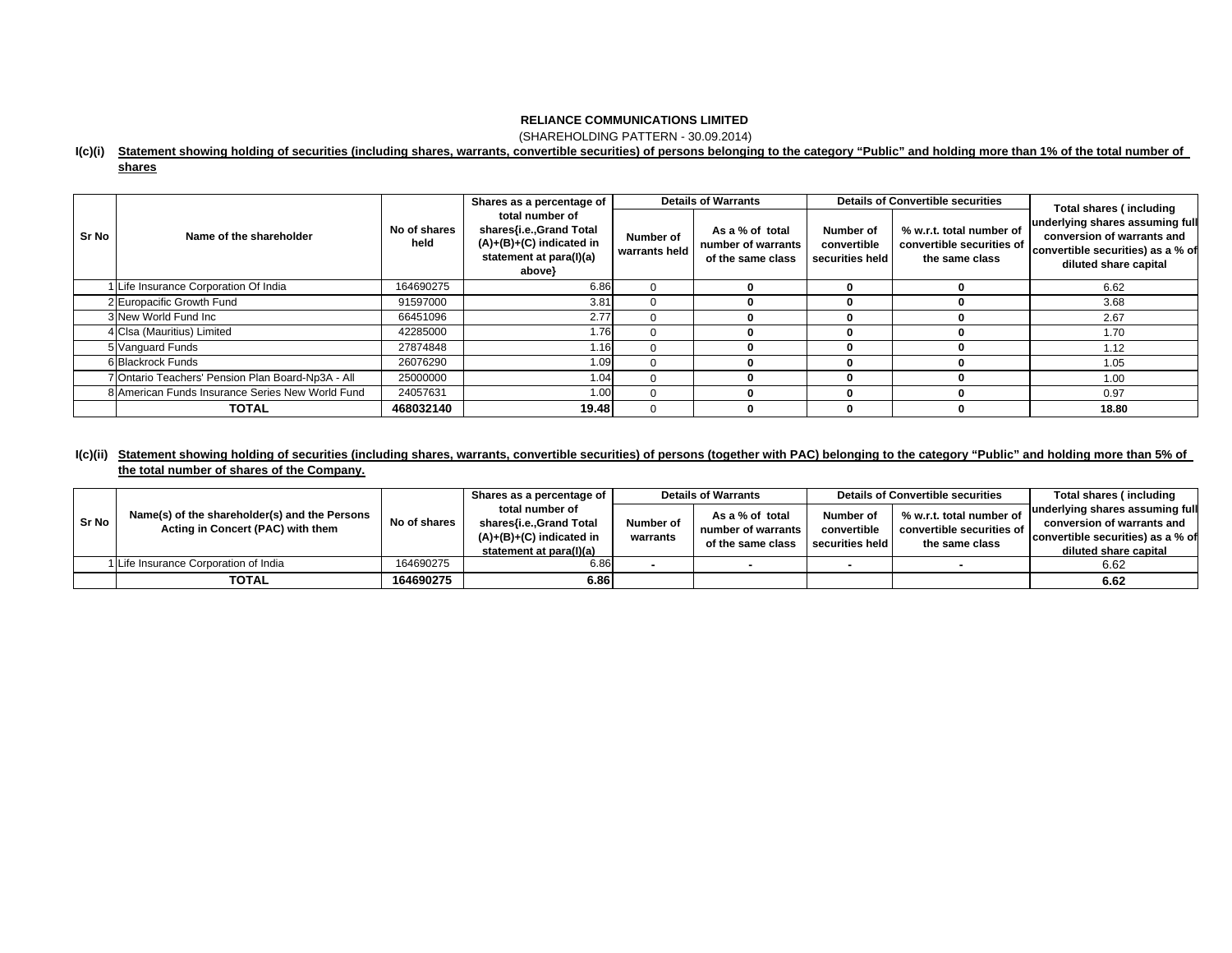(SHAREHOLDING PATTERN - 30.09.2014)

#### **I(d) Statement showing details of locked -in shares**

| Sr No | Name of the shareholder | No of locked-in shares | [Locked-in shares as a percentage of total number]<br>of shares{i.e., Grand Total (A)+(B)+(C) indicated in<br>statement at para(I)(a) above} |
|-------|-------------------------|------------------------|----------------------------------------------------------------------------------------------------------------------------------------------|
|       | N/A                     | Nil                    |                                                                                                                                              |
|       | ΤΟΤΑL                   |                        | 0.00                                                                                                                                         |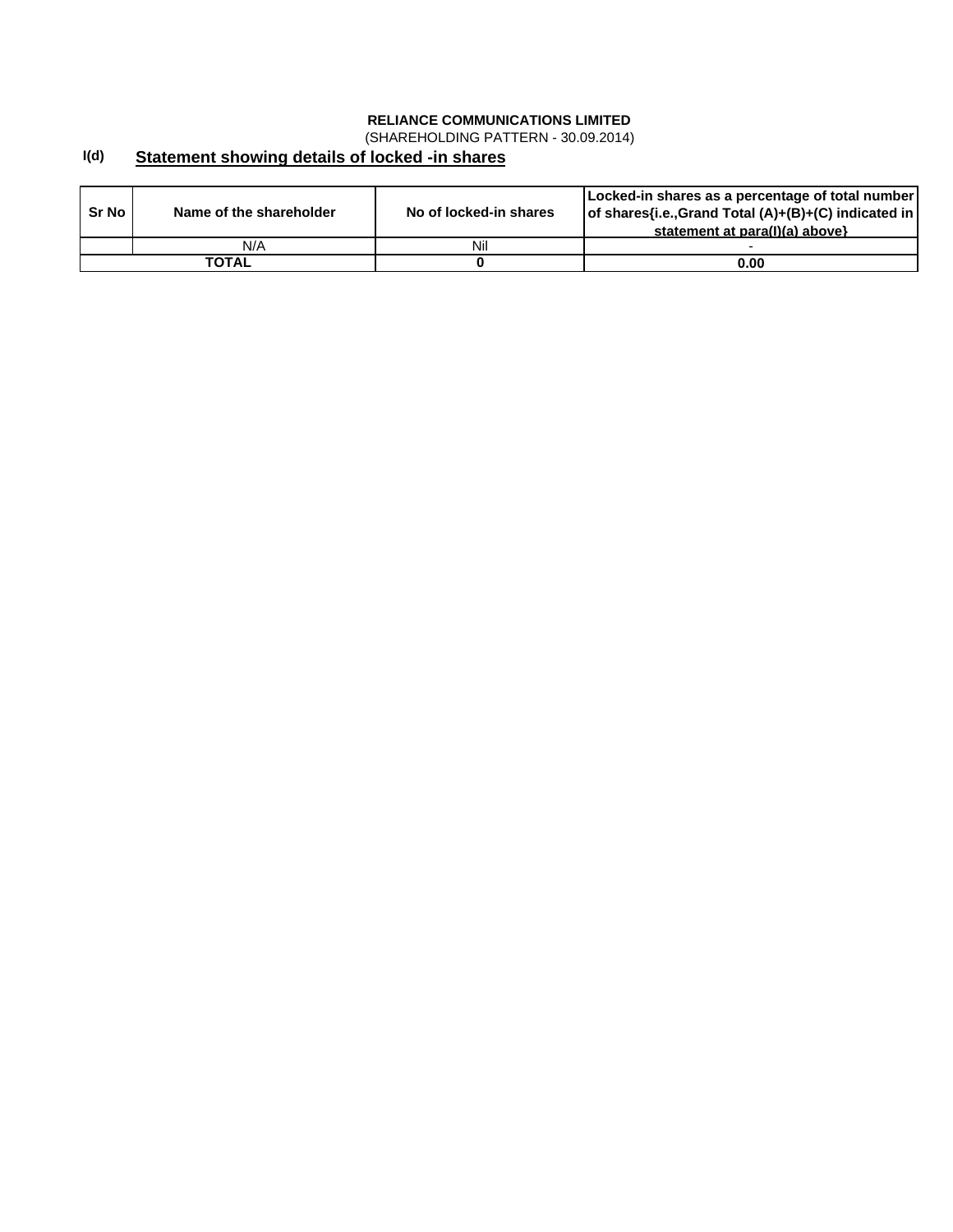(SHAREHOLDING PATTERN - 30.09.2014)

## **II(a) Statement showing details of Depository Receipts (DRs)**

| <b>Sr No</b> | Type of outstanding DR  <br>(ADRs, GDRs, SDRs, etc.) | Number of<br>outstanding DRs | No of shares underlying<br>outstanding DRs | <b>Shares underlying outstanding</b><br>DRs as a percentage of total<br>number of shares{i.e.,Grand<br>Total (A)+(B)+(C) indicated in<br>statement at para(I)(a) above} |
|--------------|------------------------------------------------------|------------------------------|--------------------------------------------|-------------------------------------------------------------------------------------------------------------------------------------------------------------------------|
|              | <b>GDRs</b>                                          | 5643112                      | 5643112                                    | 0.23                                                                                                                                                                    |
|              | TOTAL                                                |                              | 5643112                                    | 0.23                                                                                                                                                                    |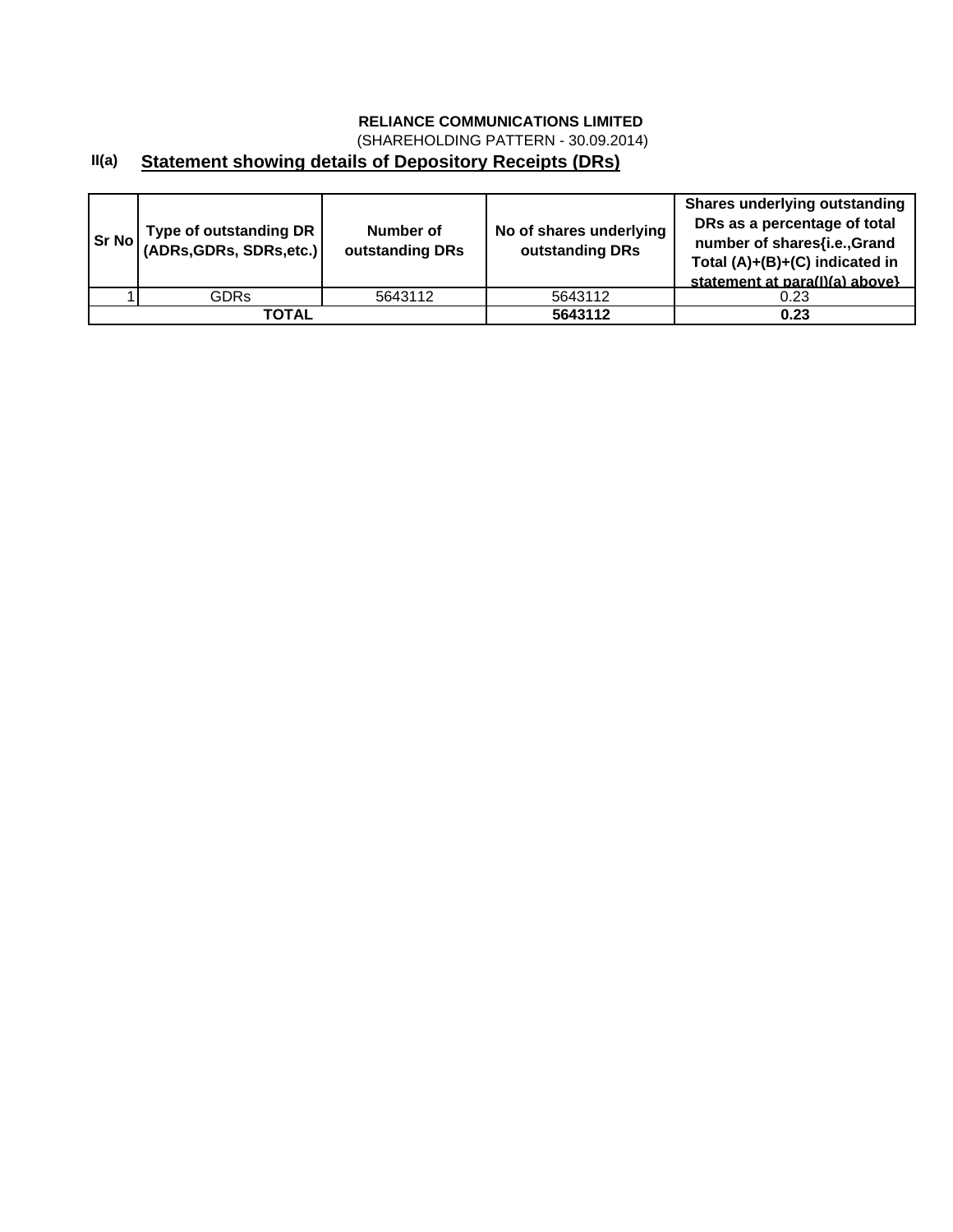## **RELIANCE COMMUNICATIONS LIMITED**  (SHAREHOLDING PATTERN - 30.09.2014)

**Sr No Name of the DR Holder Type of outstanding DR SR No NAME OF A CONDUCT (ADRs,GDRs, SDRs,etc.) No of shares underlying outstanding DRs Shares underlying outstanding DRs as a percentage of total number of shares{i.e.,Grand Total (A)+(B)+(C) indicated in statement at para(I)(a) above}** 1 | Nil Nil | 0 | 0.00  $\mathcal{D}$ **TOTAL 0 0.00 Statement showing Holding of Depository Receipts (DRs), where underlying shares held by ''Promoter/Promoter group'' are in excess of 1% of the total number of** 

**II(b)**